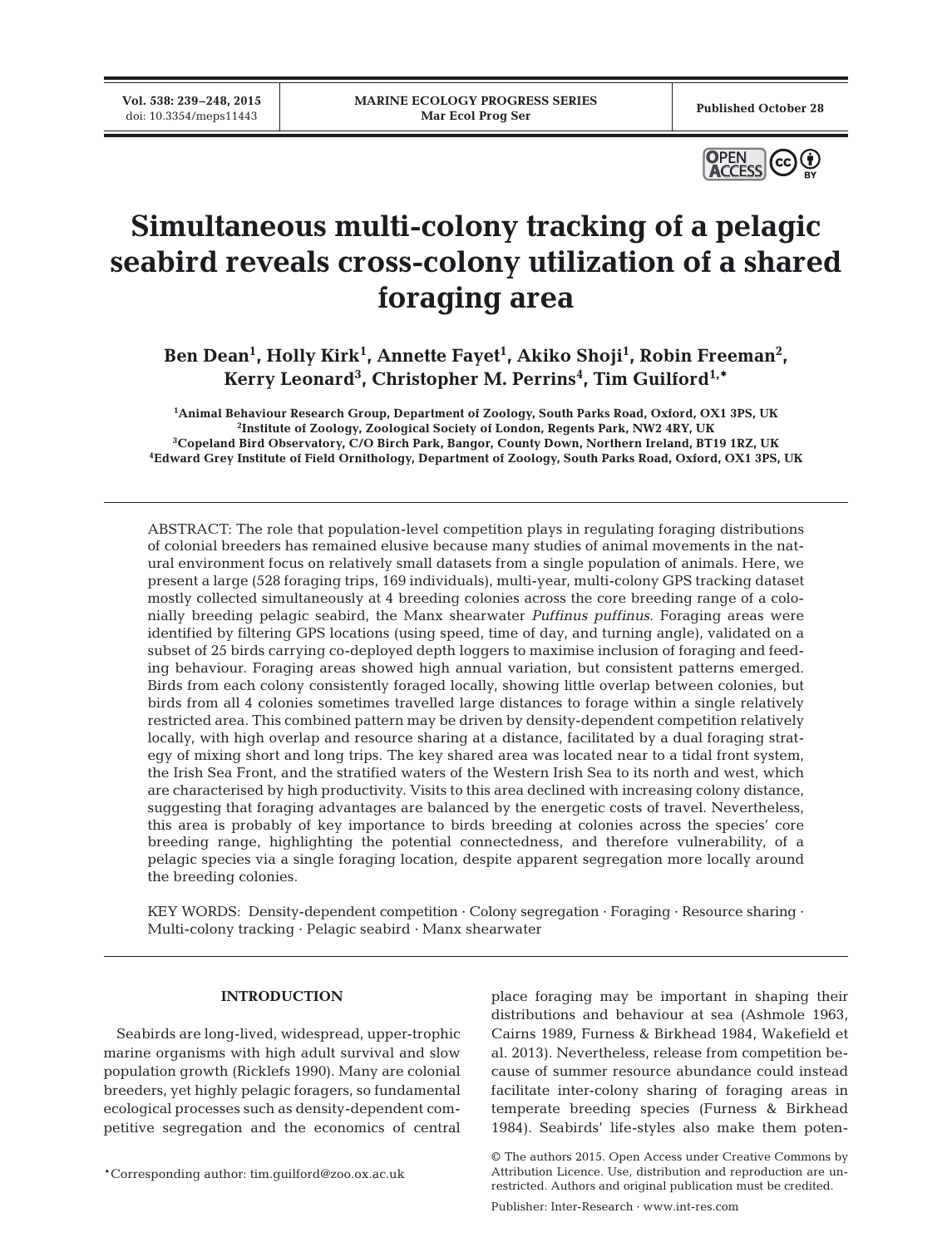tially vulnerable to a wide range of impacts at sea, including pollution, incidental mortality in fisheries, incidental mortality and habitat loss associated with marine developments and changes in prey resources as a result of changes in fishery management, oceanic conditions and climate change (González-Solís & Shaffer 2009). Seabirds therefore function as important indicators of ocean health (Einoder 2009, Lewison et al. 2012), particularly in the light of global climate change (Grémillet & Boulinier 2009) and our increasing use of the seas at industrial scales (Halpern et al. 2008).

Detailed knowledge of the patterns of movement and behaviour of seabirds at sea is therefore of both fundamental and applied value. Recent developments in miniature tracking technologies have further advanced the study of seabird spatial ecology by facilitating remote at-sea observation of individuals of known status and provenance (Phillips et al. 2007, Burger & Shaffer 2008, Rutz & Hays 2009, Bograd et al. 2010, Wilson & Vandenabeele 2012). In particular, GPS and satellite tracking have provided a wealth of information about the foraging movements of individual birds during breeding (e.g. Grémillet et al. 2004, Pinaud & Weimerskirch 2007, Weimerskirch et al. 2007, Guilford et al. 2008, Magalhães et al. 2008, Hamer et al. 2009, Paiva et al. 2010, Wakefield et al. 2011, 2013).

Nevertheless, a detailed understanding of the patterns and processes that shape seabird distributions and behaviour at sea can be obscured by the noisiness of both spatial and temporal snapshots in tracking studies, which are sensitive to variability from a range of factors such as changing prey distributions (Fauchald 2009), weather (Finney et al. 1999, Garthe et al. 2009), oceanic features (Durazo et al. 1998, Garthe et al. 2009) or moon phase (Riou & Hamer 2008, Yamamoto et al. 2008, Guilford et al. 2012). Much more information is needed as to how animals of known status from different colonies respond concurrently, and across multiple seasons (Ramos et al. 2013, Wakefield et al. 2013).

The aim of this study was to understand the spatial patterns of multi-colony resource use in a colonially breeding pelagic seabird, using an ethoinformatics approach (Dean et al. 2012, Freeman et al. 2013) to identify the foraging activity of known individuals remotely. Specifically, we aimed to (1) map the foraging distributions of birds tracked from several colonies across a species' core breeding range during the same period, (2) assess the extent to which birds from different colonies either segregated or foraged in the same locations at the same time and (3) assess the

consistency of those patterns across years. We studied the 400 g Manx shearwater *Puffinus puffinus*, a pelagic central-place forager, predominantly of small clupeids, which does not show interactions with fishing vessels or exploit discards. Manx shearwaters engage in long-distance foraging movements, over both inshore waters and open sea (Brooke 1990, Gray & Hamer 2001, Guilford et al. 2008, Dean et al. 2012, Freeman et al. 2013), but observations of foraging distributions have so far been largely limited to at-sea counts of birds of unknown provenance (Stone et al. 1994). Whilst this species is IUCN Least Concern, the majority of breeding is restricted to a small number of colonies around the UK and Ireland, with little known about colonies' patterns of at-sea resource use. We used miniature GPS loggers to record simultaneously the foraging trips of a large number of birds from multiple colonies over 3 consecutive years. We tracked birds from 2 colonies (Copeland and Skomer) simultaneously during the incubation period and from up to 4 colonies (Rum, Copeland, Skomer and Lundy) largely simultaneously during the chick-rearing period. We identified likely foraging locations by filtering tracks using the times of day, movement speeds and turning angles that optimized inclusion of actual diving behaviour in a sub-set of 25 individuals that were also equipped with miniature depth loggers. We mapped concurrent foraging distributions from each colony, period and year to determine the extent of spatial overlap and thus the potential influence of competitive segregation or resource sharing.

## **MATERIALS AND METHODS**

#### **Data loggers**

Logger deployments were made over 3 consecutive years on birds breeding at 4 colonies across the species' core breeding range (see Fig. S1 in the Supplement at www.int-res.com/articles/suppl/m538 [p239\\_ supp. pdf; M](http://www.int-res.com/articles/suppl/m538p239_supp.pdf)itchell et al. 2004). During incubation (May−June 2009−2011), loggers were deployed on birds from Lighthouse Island in the Copelands group, Northern Ireland (54° 41' N, 5° 31' W), and Skomer Island, Wales (51° 44' N, 5° 17' W). During chick-rearing (July−August 2009−2011), loggers were deployed on birds from Copeland, Skomer and Lundy Island, England (51° 10' N, 4° 40' W). During chick-rearing 2010 and 2011, loggers were also deployed on birds from the Isle of Rum, Scotland (56° 59' N, 6° 17' W). As far as practicable, deployments were carried out simultaneously on different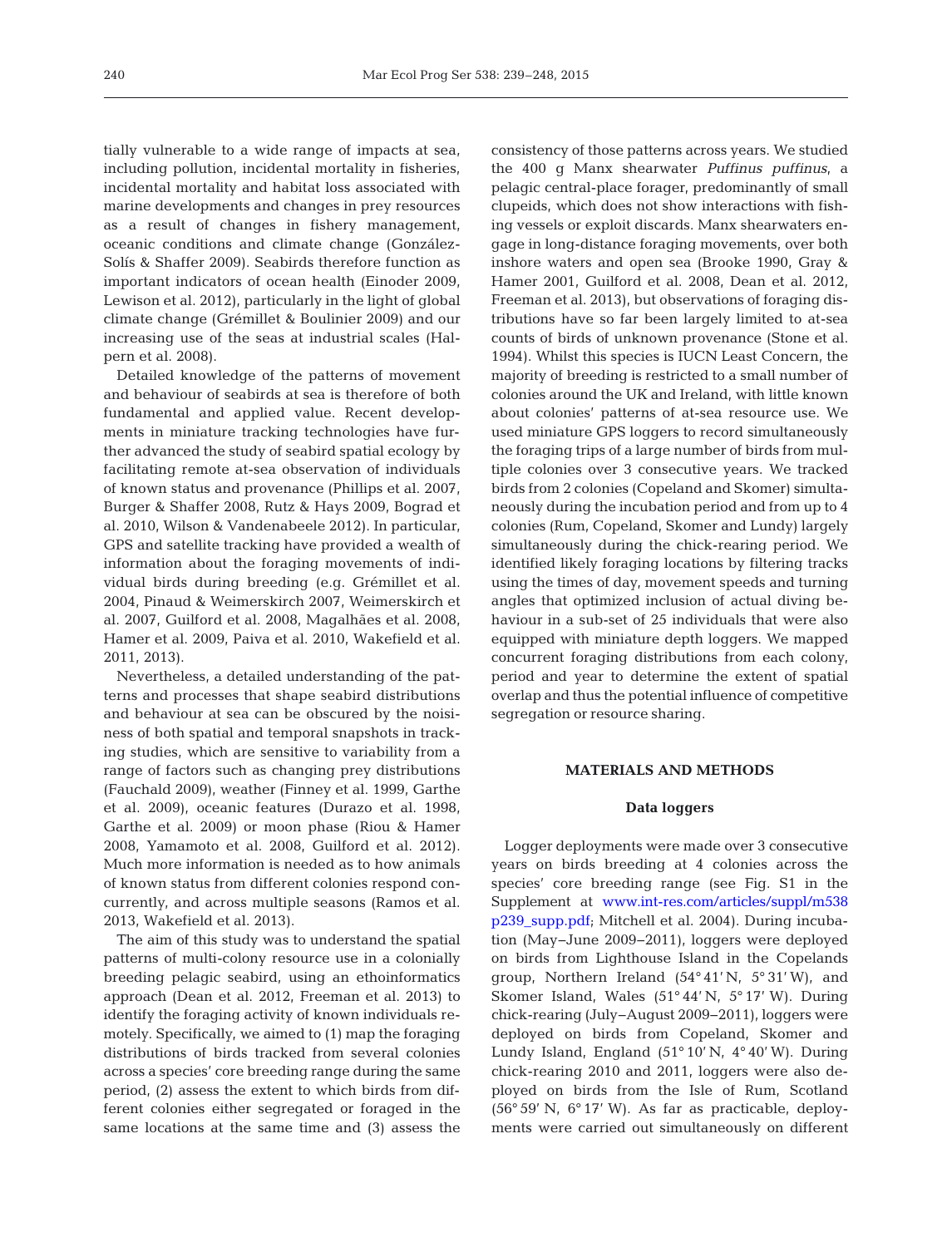islands (Fig. S1 in the Supplement), although in 2010 deployments on Lundy were started 22 d earlier than the other colonies for logistically unavoidable reasons. Overall, 264 deployments were made on 173 individuals (Table 1). Breeding adults were taken from their burrows by hand through a purpose-built inspection hatch, or using a purse net at the burrow entrance (Lundy only), weighed using a spring balance and fitted with devices (max. 15 min handling time). Birds were recaptured 3 to 12 d later after returning from their foraging trip, reweighed after being allowed to feed their chick, had the devices removed (max. 10 min), and then were returned to their burrow. For nests on Skomer in 2009 and 2011, chicks were also weighed daily using an electronic scale.

All birds were fitted with a global positioning system (GPS) logger (modified i-gotU GT-120: Mobile Action), configured to record location every 5 or 10 min, sealed in heat-shrink plastic and attached dorsally using thin strips of tesa® marine cloth tape (Beiersdorf) underlying a small number of contour feathers (Guilford et al. 2008, Dean et al. 2012). Birds also carried a British Antarctic Survey geolocatorimmersion logger (GLS; data not used here) attached by cable ties to a plastic leg ring. Twenty-five birds tracked from Skomer (Table 1) were additionally fitted with a CEFAS G5 time-depth recorder (TDR), recording pressure every 1 s, attached to the central 4 tail feathers using thin strips of tesa tape (Dean et al. 2012). The GPS logger weighed 10.2 to 15 g (small batteries were used for birds carrying TDRs), the GLS logger weighed 1.4 g to 2.5 g, and TDRs weighed 2.7 g. The total mass of devices and attachments (18 to 19.5 g) comprised approximately 4.5−5.2% and 4.3−5.0% of deployment body mass during incubation and chick-rearing, respectively. When birds were recaptured and devices had been deployed <1 wk and were still well attached, the bird

was released; otherwise, the devices were removed. The effects of tracking on breeding success were tested for birds tracked from Skomer in 2009 and 2011 by comparison of hatching success, chickgrowth and fledging success with control nests where no tracking was carried out.

## **Foraging movements**

For each complete tracked foraging trip within the bounds of the continental shelf waters (94%; see 'Results'), we calculated the total track length, the total trip duration and the daily distance travelled. Maximum distance from the colony was calculated for all these complete trips and for those in which the GPS device stopped recording after the bird was deemed to have started its return to the colony (all but 5 trips). For each colony and period, the relationship between foraging trip maximum distance and duration was tested using generalized linear mixed models with duration as the dependent variable, maximum distance as a fixed effect, and individual bird as a random effect. Long- and short-distance trips were delineated by a 200 km maximum distance contour, a distance giving good separation between chick- provisioning and self-maintenance trips in this species (Shoji et al. 2015) and similar to that used to define local foraging in the related Cory's shearwater (Ceia et al. 2015). An additional 6 very long-range trips into the Atlantic beyond the continental shelf edge (see Fig. S5 in the Supplement) were excluded from all analyses as outliers because they probably represent a different kind of rare foraging event.

Behavioural resolution of seabird GPS tracks can be improved by filtering locations likely to indicate foraging (as opposed to commuting flight or resting, for example) by using movement parameters such as

Table 1. The number of birds tracked and trips recorded with GPS from each colony during each period (incubation, chickrearing) of each year. Birds from Skomer for which we obtained diving data are shown in square brackets. Approximate colony sizes (breeding pairs) are also given

|                              |         | 2009       |               |    | $2010 -$                 | 2011 |                          |  |
|------------------------------|---------|------------|---------------|----|--------------------------|------|--------------------------|--|
|                              |         | Incubation | Chick-rearing |    | Incubation Chick-rearing |      | Incubation Chick-rearing |  |
| Rum (120 000 pairs)          | N birds |            |               |    | 9                        |      | 15                       |  |
|                              | N trips |            |               |    | 20                       |      | 58                       |  |
| Copeland (4600 pairs)        | N birds | 15         | 20            | 11 | 20                       | 15   | 22                       |  |
|                              | N trips | 16         | 48            | 11 | 26                       | 19   | 87                       |  |
| Skomer (316 000 pairs)       | N birds | 9          | 18 [16]       | 8  | 26 [9]                   | 13   | 18                       |  |
|                              | N trips | 9          | 24 [20]       | 8  | 69 [14]                  | 13   | 47                       |  |
| Lundy $(1100 \text{ pairs})$ | N birds |            | 10            |    | 11                       |      | 14                       |  |
|                              | N trips |            | 15            |    | 29                       |      | 29                       |  |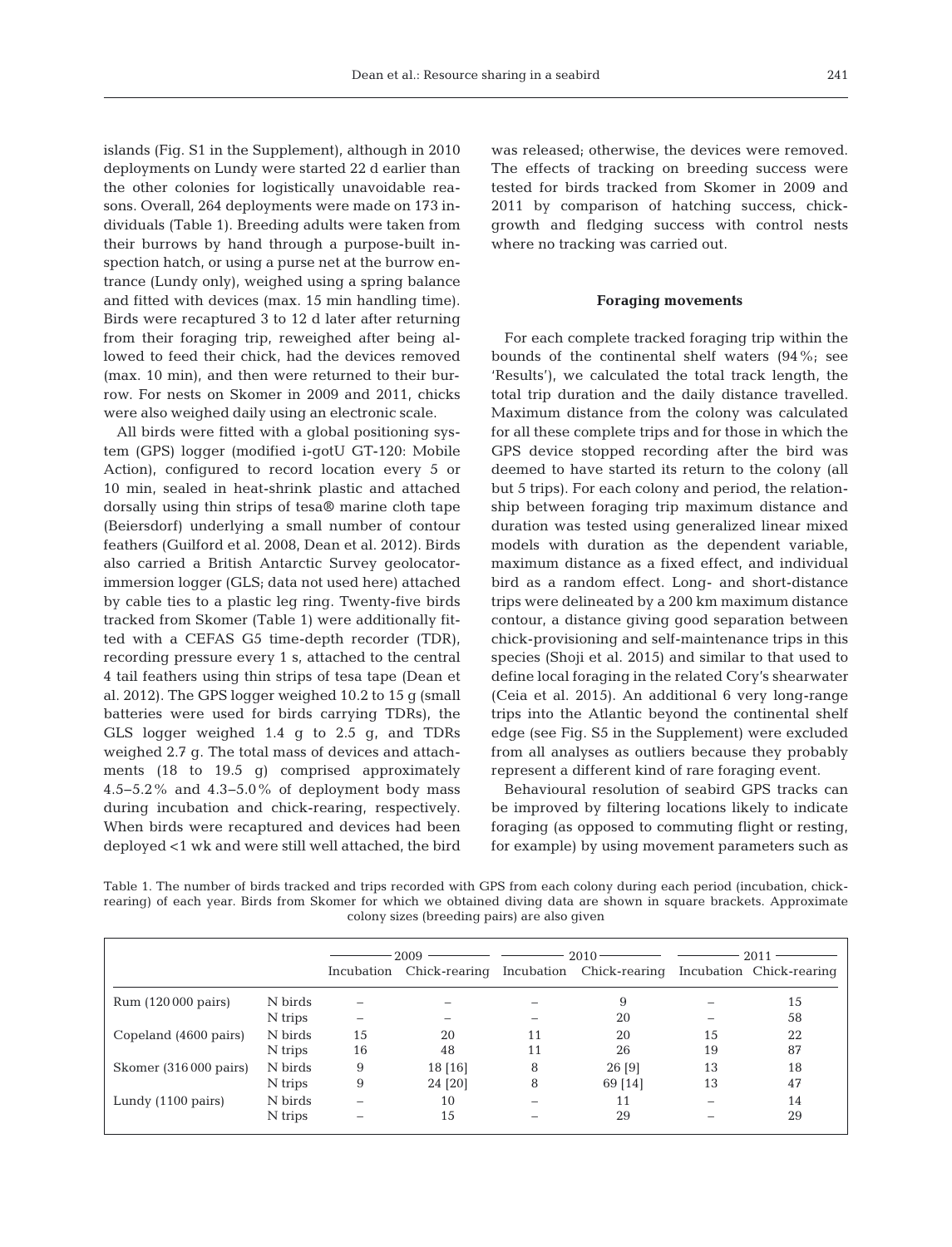speed and tortuosity (Votier et al. 2010); by excluding times, such as night, when foraging is unlikely (Votier et al. 2010); and by using additional data from co-deployed devices such as immersion loggers (Granadeiro et al. 2011, Torres et al. 2013), dive loggers (Shoji et al. 2015), or both (Dean et al. 2012). Here, we adopted a 3-stage filtering process including validation using an enriched subsample of 25 birds with corresponding diving data. Briefly (details in the Supplement at www.int-res.com/articles/suppl/ [m538p239\\_supp.pdf\),](http://www.int-res.com/articles/suppl/m538p239_supp.pdf) we excluded nocturnal locations (21:00 to 04:00 h GMT), high-speed movements (speeds >7 m s<sup>-1</sup>) likely to be commuting flight, and movements with low variation in turning angle (standard deviation in turning angle < 18° over a moving window of 6 sequential locations) likely to be resting and drifting on the surface. Thus, for the subset of birds with diving data, filtering excluded 50% of GPS locations but retained locations corresponding to 90% of all time spent submerged. Effectively validated by diving data, filtering was then applied to the entire dataset (all birds, all colonies) to identify likely foraging locations.

#### **Foraging area estimation**

For each colony, in each year and each period of the breeding season, we used likely foraging locations to calculate kernel density maps in ArcGIS over a grid of 1 km2 cells using a bandwidth *(h)* of 16 km chosen to produce contiguous cores without oversmoothing (Fig. S4 in the Supplement). We used the 90% kernel density contours as an estimate of each colony's foraging area in each year and stage of the breeding season. We used the 50% kernel density contours as a conservative estimate of core foraging areas. We estimated the sharing of foraging areas in each year and breeding stage by calculating the percentage of the area bounded by each colony's 90% and 50% occupancy contours (themselves determined in ArcGIS) that overlapped with each other colony's equivalent area.

# **RESULTS**

## **Impacts**

The median duration of deployments was 8 d (interquartile range [IQR] 5−11) during incubation and 5 d (IQR 3 to 8) during chick rearing. Overall, incubation deployments recorded 1.1 foraging trips, and chick-rearing deployments recorded 2.4 trips. The departure masses of birds for each deployment were lighter during incubation than chick rearing  $(405 \pm 31)$ g and  $424 \pm 36$  g) respectively; 2 sample *t*-test  $t(258) =$ 3.88, p < 0.001). We found no significant differences in the masses of birds from different colonies in each period (Copeland incubation  $407 \pm 27$  g, Skomer incubation  $402 \pm 37$  g; 2 sample *t*-test  $t(69) = 0.67$ , p = 0.505. Rum rearing  $423 \pm 47$  g, Copeland rearing  $428 \pm 28$  g, Skomer rearing  $428 \pm 38$  g, Lundy rearing 412 ± 36 g; ANOVA  $F_{3,181} = 2.08$ , p = 0.104). For 51 nests from which adults were tracked on Skomer during incubation 2009−2011, hatching success was similar (70.6%) to that of 120 nests where no incubation tracking had been carried out (74.2%). For 39 nests from which adults were tracked on Skomer during chick-rearing 2009−2011, probable fledging success (actual fledging is difficult to assess) was similar (97.4%) to that of 70 nests where no tracking had been carried out (98.6%). During the tracking periods in 2009 and 2011, the mean growth rate of 24 chicks whose parents carried devices (6.9  $\pm$  5.2 g d<sup>-1</sup>) was slightly lower than, but not significantly different from, that of 23 chicks in control nests  $(7.5 \pm 4.5 \text{ g d}^{-1})$ ; 2-sample *t*-test  $t(46) = 0.44$ ,  $p = 0.66$ .

#### **Foraging trips**

We recorded 528 foraging trips during 259 deployments on 169 individuals (Table 1). Most of the tracked foraging trips  $(94\%)$  were complete (Copeland incubation 83%, Skomer incubation 77%, Rum chick-rearing 96%, Copeland chick-rearing 97%, Skomer chick-rearing 93% and Lundy chick-rearing 100%), and on only 5 trips did the GPS fail before the bird had reached its likely maximum distance from the colony. Foraging trip metrics were calculated for each colony and breeding stage (Table 2) and tracks were plotted individually (see Figs. S6 & S7 in the Supplement at www.int-res.com/articles/suppl/m538 [p239\\_supp.pdf\). O](http://www.int-res.com/articles/suppl/m538p239_supp.pdf)verall, foraging activity from the 4 colonies was largely restricted to continental shelf waters, although 6 very long-range trips were made into the Atlantic beyond the continental shelf edge (Fig. S5 in the Supplement).

#### **Foraging distributions**

During incubation, birds from Copeland foraged closer to their colony than did birds from the much larger colony of Skomer, who frequently travelled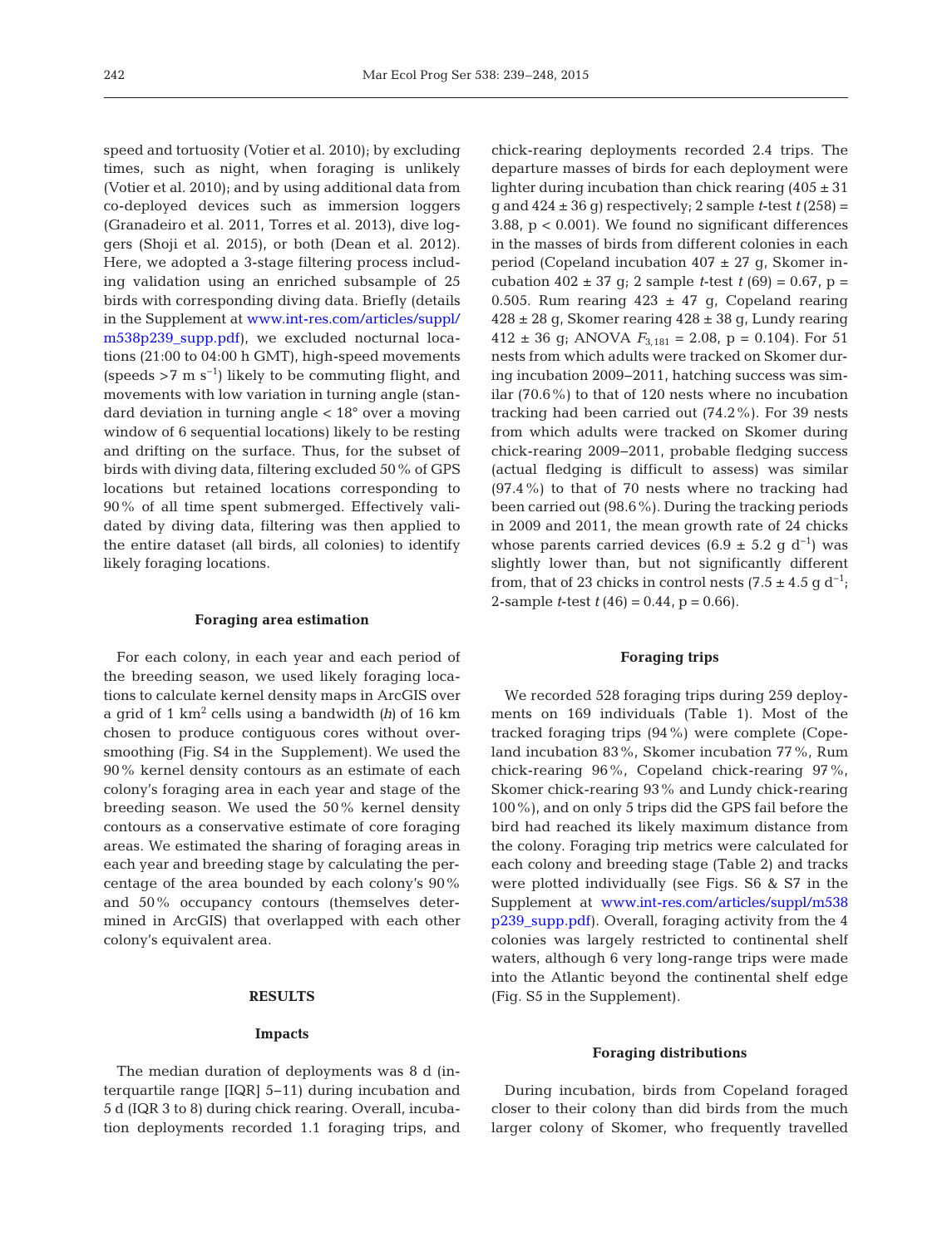| Table 2. Metrics for trips from each colony in each stage of the breeding season, pooled across years. Colony and approximate                       |
|-----------------------------------------------------------------------------------------------------------------------------------------------------|
| colony distance to the Irish Sea Front (ISF); period (chick rearing [Chick-R] or incubation [Incub.]); % of trips that were short                   |
| distance $(S, <200 \text{ km})$ ; % of both short and long $(L, >200 \text{ km})$ distance trips that were to the ISF area; medians (and interguar- |
| tile ranges) of track lengths, trip maximum distances, trip durations, and daily travel distances. The results of generalized                       |
| linear mixed models (GLMM) of the relationship between trip maximum distance and trip duration are also given                                       |

| Colony<br>(distance<br>to ISF, km) | Period  | Short<br>or long<br>trip | $\%$<br>short<br>trips | $%$ trips<br>to<br>ISF         | Track<br>length<br>(km) | Trip<br>max. dist.<br>(km) | Trip<br>dur.<br>(d) | Daily<br>dist.<br>$(km d^{-1})$ | $n_{\text{trips}}$ $n_{\text{birds}}$ |    | <b>GLMMs</b><br>t | p                 |
|------------------------------------|---------|--------------------------|------------------------|--------------------------------|-------------------------|----------------------------|---------------------|---------------------------------|---------------------------------------|----|-------------------|-------------------|
| Rum<br>(375)                       | Chick-R | S<br>L                   | 92                     | $\Omega$<br>60                 | 184<br>$(128 - 274)$    | 35<br>$(29 - 73)$          | $(1-1)$             | 179<br>$(128 - 226)$            | 75                                    | 20 |                   | 15.64 < 0.001     |
| Copeland<br>(120)                  | Incub.  | S<br>L                   | 95                     | 64<br>50                       | 1031<br>$(408 - 1552)$  | 119<br>$(73 - 152)$        | 7<br>$(5-9)$        | 144<br>$(114 - 172)$            | 38                                    | 25 |                   | $4.61 \le 0.001$  |
|                                    | Chick-R | S<br>⊥                   | 100                    | 44<br>$\overline{\phantom{m}}$ | 255<br>$(129 - 545)$    | 56<br>$(27-93)$            | $(1-3)$             | 169<br>$(121 - 206)$            | 157                                   | 45 |                   | $13.6 \le 0.001$  |
| Skomer<br>(215)                    | Incub.  | S<br>⊥                   | 35                     | $\Omega$<br>73                 | 1517<br>$(925 - 2117)$  | 254<br>$(176 - 295)$       | 8<br>$(7-11)$       | 180<br>$(165 - 219)$            | 23                                    | 20 | 3.76              | 0.064             |
|                                    | Chick-R | S<br>⊥                   | 85                     | $\Omega$<br>100                | 297<br>$(203 - 581)$    | 86<br>$(61 - 134)$         | $(1-2)$             | 223<br>$(186 - 259)$            | 131                                   | 53 |                   | $21.28 \le 0.001$ |
| Lundy<br>(280)                     | Chick-R | S<br>ъ.                  | 82                     | $\Omega$<br>83                 | 305<br>$(169 - 592)$    | 49<br>$(29 - 104)$         | 2<br>$(1-3)$        | 181<br>$(152 - 225)$            | 73                                    | 24 |                   | 7.88 < 0.001      |

north to forage in areas of the Irish Sea that were also being used by birds from Copeland, particularly in 2010 and 2011 (Fig. 1a−c, see Fig. S6 in the Supplement). This led to a variable but sometimes high degree of overlap (7 to 69% of Copeland's 90% foraging area and 2 to 64% of Skomer's) between the 2 colonies in different years close to the Irish Sea Front (ISF) and Western Irish Sea (WIS) (Simpson & Hunter 1974) (Fig. 1). The overlap between the 50% core foraging areas was smaller across years (0 to 18% of Copeland's 50% foraging area and 0 to 13% of Skomer's).

During chick rearing, local foraging was seen close to all 4 respective colonies (Fig. 1d−f, see Fig. S7 in the Supplement). The only local foraging areas that overlapped were those of Skomer and Lundy (75 km apart), where there was an area of overlap approximately equidistant from both colonies in 2009 and 2010 (7−10% of Skomer's 90% foraging area and 13−28% of Lundy's foraging area; Fig. 1). However, no local overlap was seen between the 50% core areas of Skomer and Lundy.

In addition (during chick rearing), the foraging areas of birds from the 4 colonies also often overlapped in one important region, around the ISF and WIS. Ninety per cent foraging areas overlapped spatially in this region for up to 4 colonies and overlapped both spatially and temporally for up to 3 colonies (Fig. 1). Overlap in this region with the 3 other colonies varied between 0−31% of Rum's 90% foraging area, 4−60% of Copeland's foraging area, 0−21% of Skomer's foraging area, and 0−34% of Lundy's foraging area. Only in 2010 was there substantial overlap between the 50% core areas calculated for the birds tracked in this study, comprising, in comparison to the 3 other colonies, 3−6% of Rum's foraging area, 2−6% of Copeland's foraging area, 1−2% of Skomer's foraging area, and 2−3% of Lundy's foraging area.

# **Trip distance and duration in relation to the shared foraging area**

During incubation and chick-rearing, trip duration increased with trip maximum distance  $(p < 0.001)$ except perhaps for incubation trips from Skomer (p = 0.064) (Table 2). During incubation, most trips from Copeland  $(95\%)$  were <200 km maximum distance, and of these, 64% visited the ISF/WIS (Table 2). Most incubation trips from Skomer (65%) were >200 km maximum distance, and 73% of these visited the ISF/WIS (Table 2). During chick-rearing, the majority of trips from all 4 colonies were relatively local (<200 km), but birds from Rum, Skomer, and Lundy also made less frequent long-distance trips. All longdistance trips from Skomer and most from Rum (60%) and Lundy (83%) visited the ISF/WIS area (Table 2). The percentage of trips visiting the ISF/WIS decreased monotonically with distance of the colony from the approximate position of the ISF: 5% from Rum (~375 km from ISF), 7% from Lundy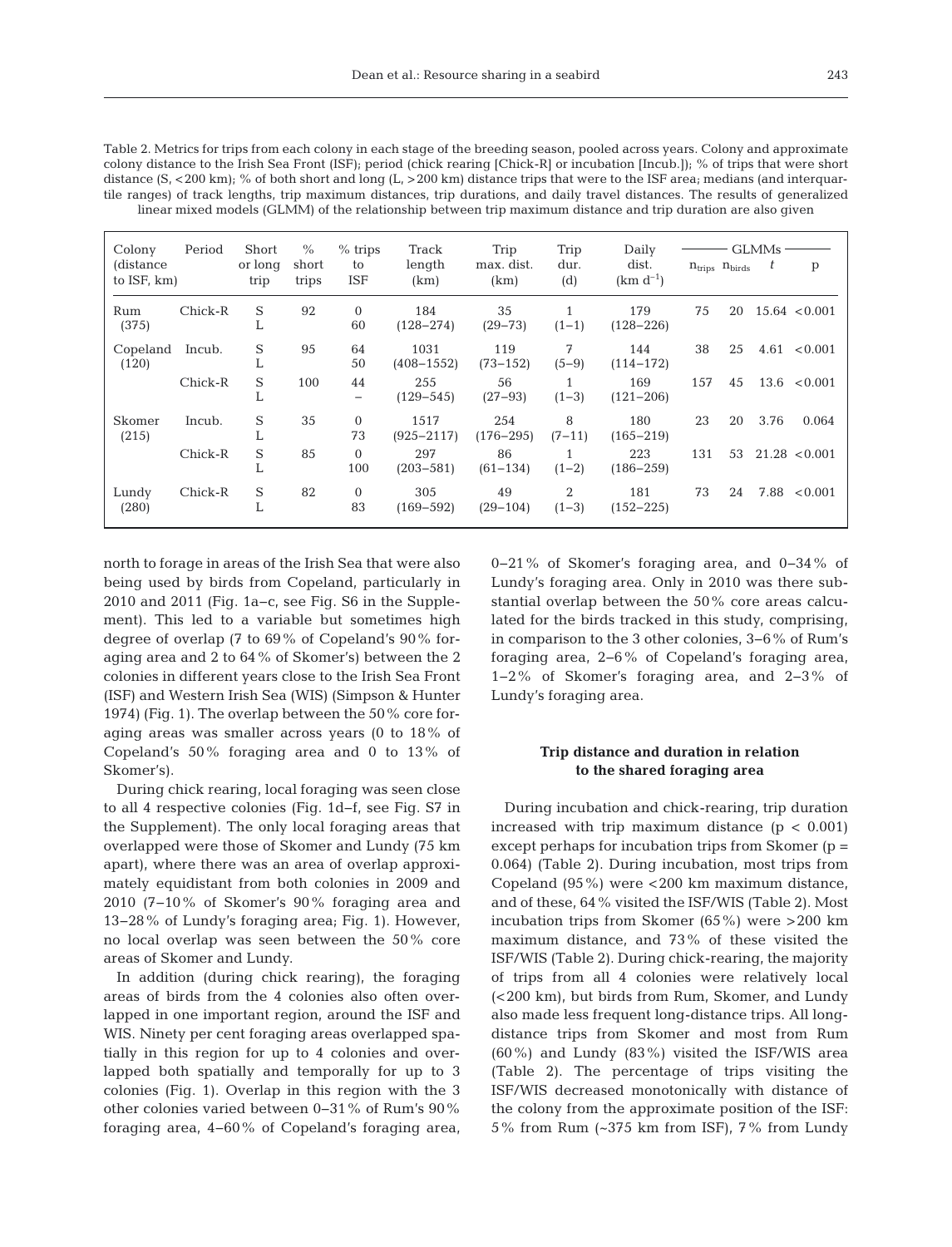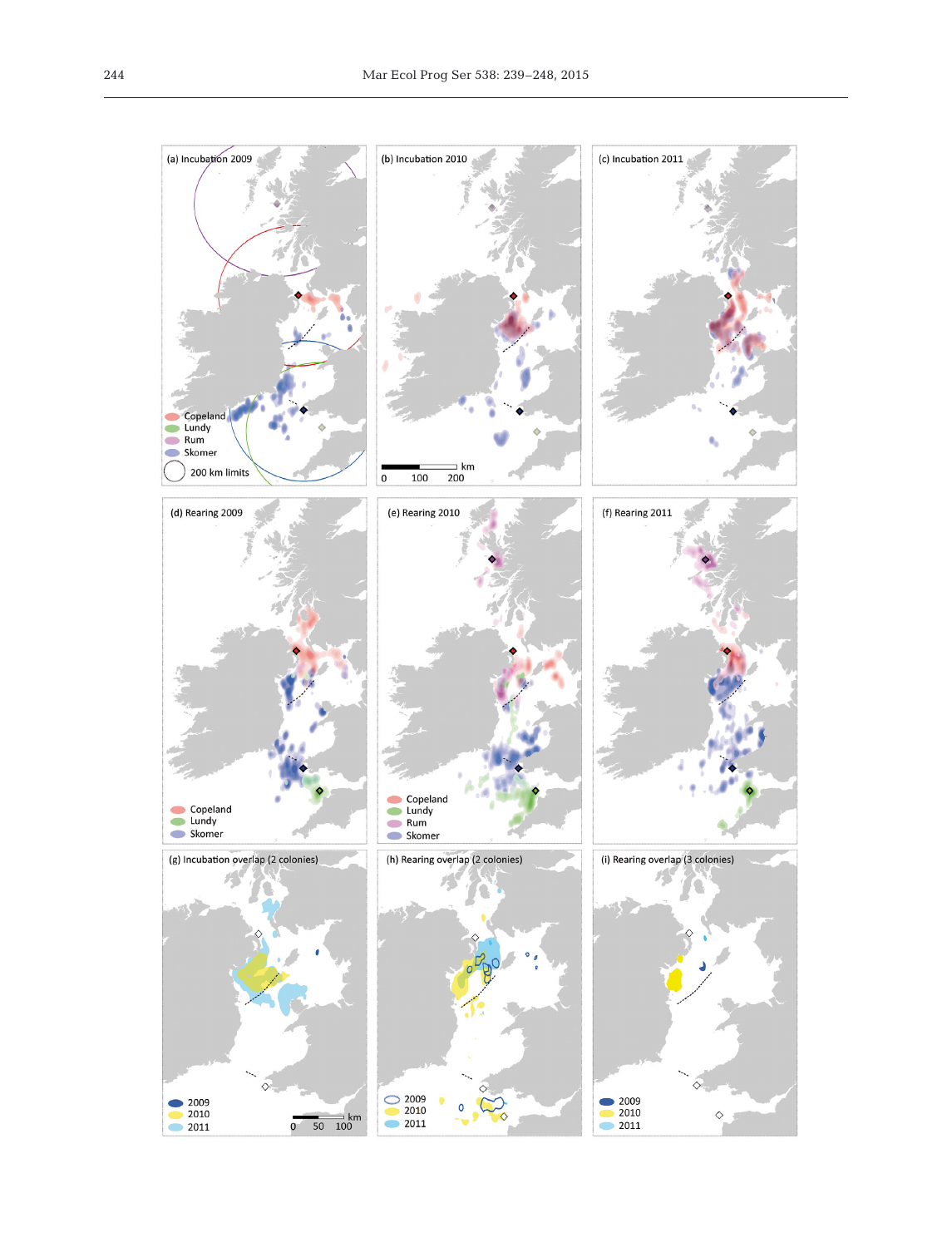(~280 km from ISF), 15% from Skomer (~215 km from ISF), and  $44\%$  from Copeland  $\left(\sim 120 \text{ km from}\right)$ ISF).

## **DISCUSSION**

Foraging activity in breeding shearwaters was derived from GPS data, filtered and validated using additional diving data, collected from 169 individual birds at 4 different colonies, often simultaneously. This allowed us, at least within the limits of the study locations and period, to determine the likely spatial and temporal extent of foraging, and crucially the overlap, among birds from different colonies.

Our data show that during incubation, birds from Copeland made relatively local trips (<200 km from the colony), the majority to the ISF/WIS. Birds from Skomer also made local trips, but most trips extended further from the colony (>200 km) and most of those were also to the ISF/WIS. In general, most longerduration trips (>6 d) from either colony tended to visit this area. During incubation, at least in 2 of the years studied (2010 and 2011), there was thus striking temporal and spatial overlap in the foraging activity of birds from Copeland and Skomer, considering their geographic separation. Reliable aggregations of prey may be limited during the early breeding season, but because the waters associated with the tidal front system around the ISF become stratified between April and June (depending on the weather), supporting high marine productivity (Stone et al. 1994), even in early summer this area may provide a valuable resource for off-duty incubating birds to recover body condition.

Later in the summer during chick-rearing, the foraging distributions of tracked birds suggested a mixed pattern combining segregation and sharing at different scales, with weak support for colony segregation during local foraging trips, but strong evidence for overlap during longer excursions. Birds from all 4 colonies foraged in relatively local areas (<200 km) as expected for a central place forager constrained to return frequently to provision a chick:

there was only limited overlap between the local foraging distributions of Skomer and Lundy, which are only 75 km apart. But in addition to these frequent local trips, birds from Rum, Skomer, and Lundy also made less-frequent longer foraging trips (in both distance and duration), and these were mostly to the ISF/WIS area. Copeland birds also made frequent local foraging trips here. As a result, there was striking spatial and temporal foraging overlap from up to 4 colonies within this restricted (highly productive: see below) area of the Irish Sea. Spatial and temporal overlap here was even evident between the highly conservative 50% foraging core areas. These findings are consistent with being driven by a dual foraging strategy, which mixes short and long foraging excursions and has been found in this (Gray & Hamer 2001, Shoji et al. 2015) and other (though not all: Phillips et al. 2009) procellariiform species (Chaurand & Weimerskirch 1994, Weimerskirch et al. 1994, 1997, Weimerskirch 1998, Magalhães et al. 2008). Dual foraging behaviour may allow parents to regulate reproductive effort by combining short trips to local areas (which are hypothesized to maximise food delivery rate to the chick at a net energetic cost to parents) with less frequent, longer trips to more distant productive areas (hypothesized to facilitate recovery of parent body condition). The significant relationship between maximum trip distance and trip duration, though not surprising, is also consistent with the hypothesis that one function of longer duration trips is to accommodate travel to more distant resources rather than simply to allow periods of selffueling, which might also be done locally. In the present study, the majority of longer trips from several widely separated colonies visited the ISF/WIS, so this single foraging area may have an important functional role in sustaining parental condition across the species' core breeding range and even when birds are provisioning chicks (Shoji et al. 2015).

Given that we have tracked only very small fractions of the populations breeding at each colony, our data suggest potentially high levels of interaction between different colonies at the shared foraging area, despite its remoteness from some colonies. We

Fig. 1. (a−f) Foraging density maps calculated for incubation and chick-rearing in each year. Kernel densities were calculated using those locations classified as foraging by the filtering process. Distributions for each colony: Rum (purple), Copeland (red), Skomer (blue) and Lundy (green) are shaded from low density (lightest colour) to high density (darkest colour) and are translucent to show overlap between colonies. The approximate positions of the Irish Sea Front (curved dotted line) and Celtic Sea Front (dotted straight line) are shown. The colonies are shown by a diamond of the same colour as the kernels, and 200 km limits (threshold between short and long trips) around each colony are shown on panel (a), matching the colour of their origin colony. (g−i) Size and extent of overlap between foraging ranges (90% occupancy kernels) between (g,h) 2 colonies during incubation and chick-rearing or (i) 3 colonies during chick-rearing each year in 2009 (dark blue), 2010 (yellow) and 2011 (light blue). Colonies are indicated by black diamonds, and frontal systems as in (a−f)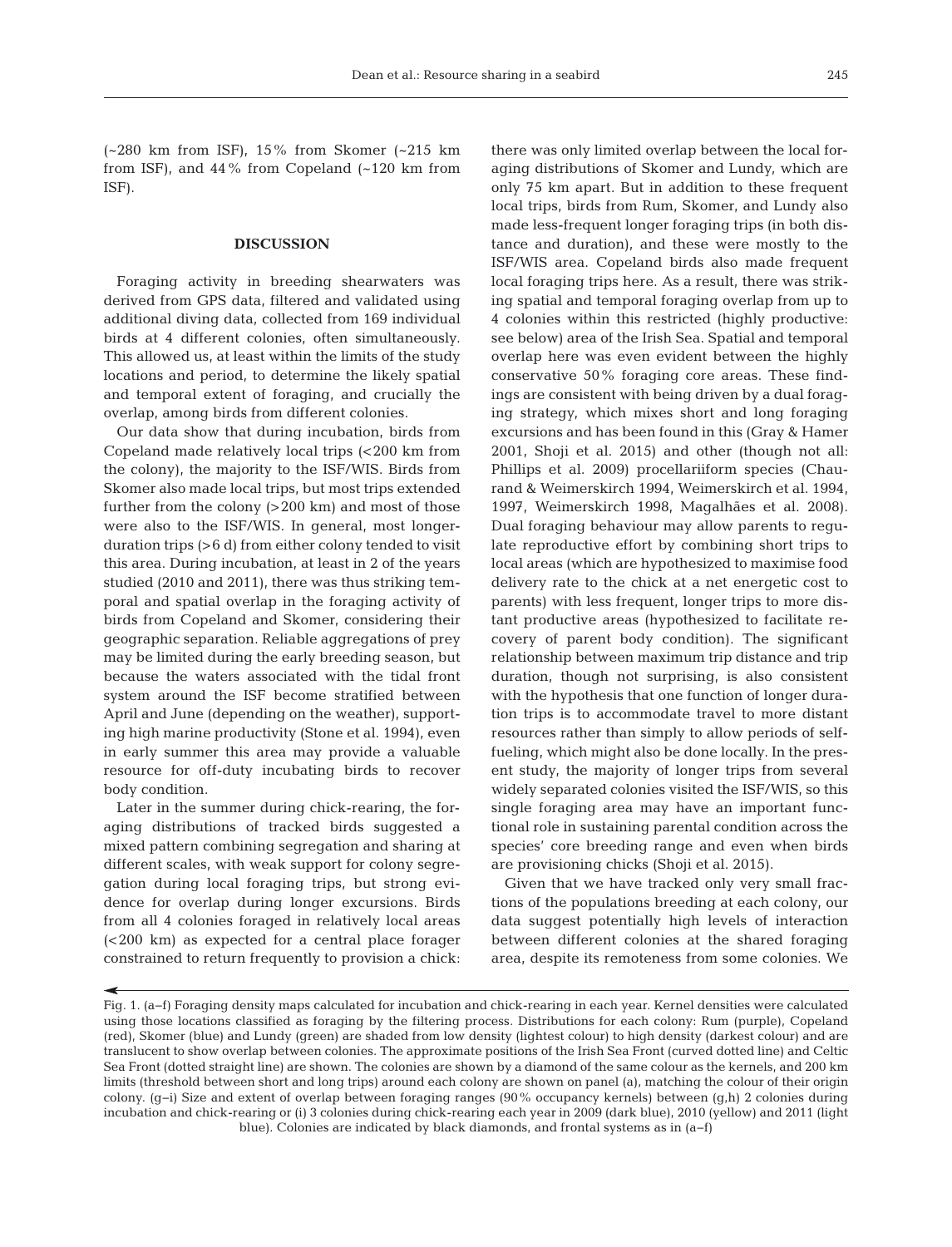predict that birds from other untracked colonies will also forage here regularly. However, since the frequency of recorded visits to this area declined monotonically with increasing distance from the colony, any advantage to foraging at the ISF/WIS probably is significantly affected by the energetic costs of travelling there. Tracking the movements of birds from more distant colonies (e.g. St Kilda, ~500 km northwest, the Scilly Isles, ~450 km south, or colonies off the west coast of Ireland, separated by a major landmass; see Fig. S1 in the Supplement) might reveal the spatial limits at which this trade-off becomes un economic, or whether there are perhaps additional, as yet undiscovered, shared foraging areas in the Atlantic.

Intraspecific competition at foraging grounds is likely to increase as a function of conspecific density and may be significant enough to cause prey depletion, limit colony size and foraging ranges, and select for differential foraging strategies between sexes (Ashmole 1963, Furness & Birkhead 1984, Birt et al. 1987, Cairns 1989, Lewis et al. 2001, Grémillet et al. 2004, Wakefield et al. 2011, 2013). Although not strong evidence, the relative segregation of local foraging distributions for birds from Skomer and Lundy is consistent with the hypothesis that intraspecific inter-colony competition for foraging resources is important in shaping foraging distributions. An effect of intra-colony competition is also consistent with the finding that foraging trips from the largest colony (Skomer) tended to extend furthest from the colony, but this relationship was not consistent across the remaining smaller colonies.

The sharing of a foraging area during longer range foraging trips, however, suggests that intraspecific competition does not always control the spatial distribution of foraging and is evidence that competitive segregation and resource sharing might co-drive atsea distributions in seabirds with dual foraging strategies. It seems plausible that heightened productivity of an isolated but predictable location could free birds from effective competition and promote sharing, whilst density-dependent competition re mains important at less productive locations that are closer to major colonies. The aggregation of foraging seabirds at frontal systems, including the ISF, is well documented (Le Fèvre 1986, Stone et al. 1994, Schneider 1990, Begg & Reid 1997, Durazo et al. 1998, Vlietstra et al. 2005). Frontal systems increase primary production (Savidge 1976, Beardall et al. 1982, Le Fèvre 1986, Yoder et al. 1994) and encourage aggregation (Scrope-Howe & Jones 1985) or physical retention of zooplankton and nektonic

organisms (Herman et al. 1981, Yoder et al. 1994), attracting high densities of pelagic fish (Laurs et al. 1977, Alemany et al. 2009). Physical retention of coastally spawned fish larvae by associated cyclonic gyre currents (as in the WIS) can also drive stable seasonal recruitment (Hill et al. 1994, Dickey-Collas et al. 1997), providing a reliable prey resource for higher trophic levels, including seabirds (Durazo et al. 1998).

Finally, generalizing from movement data collected on animals carrying devices must always be done with the caveat that natural behaviour may be altered, and early telemetry studies in procellariiforms have collectively shown negative impacts (Sæther et al. 1993, Phillips et al. 2003). Our shortterm deployments utilising tape (not harness) attachments caused no immediate desertions and, when comparing experimental nests with controls, produced no significant effects on medium-term (breeding season) reproductive success or on provisioning (although there was a small difference in mean meal payload delivery). Small, unmeasured effects on atsea behaviour and trip duration are still possible, but since device and body masses were similar across colonies, inter-colony comparisons of behaviour should remain unbiased.

#### **CONCLUSIONS**

The shared use of a restricted foraging area by breeding birds from colonies across the Manx shearwater's core breeding range may have important ecological implications. First, it indicates that both competitive segregation (locally) and resource sharing (more remotely) may co-drive the pattern of seabird distribution at sea, at least in species exhibiting a dual foraging strategy. Second, it suggests that the breeding success and adult survival at diverse colo nies across a large geographical range and encompassing the majority of the species' breeding population may be functionally dependent on a single resource, even though this may not be obvious from the general pattern of at-sea distributions where the provenance of individuals is unknown. Thus, threat to a single resource area (for example from overfishing, pollution, habitat degradation, or perhaps renewable-energy developments) could impact upon the majority of the breeding population, even though birds are known to forage in many other places. In addition, the area is likely to be of importance to nonbreeders (immature, divorced, widowed or failed breeding) that are less tied to colonies and may con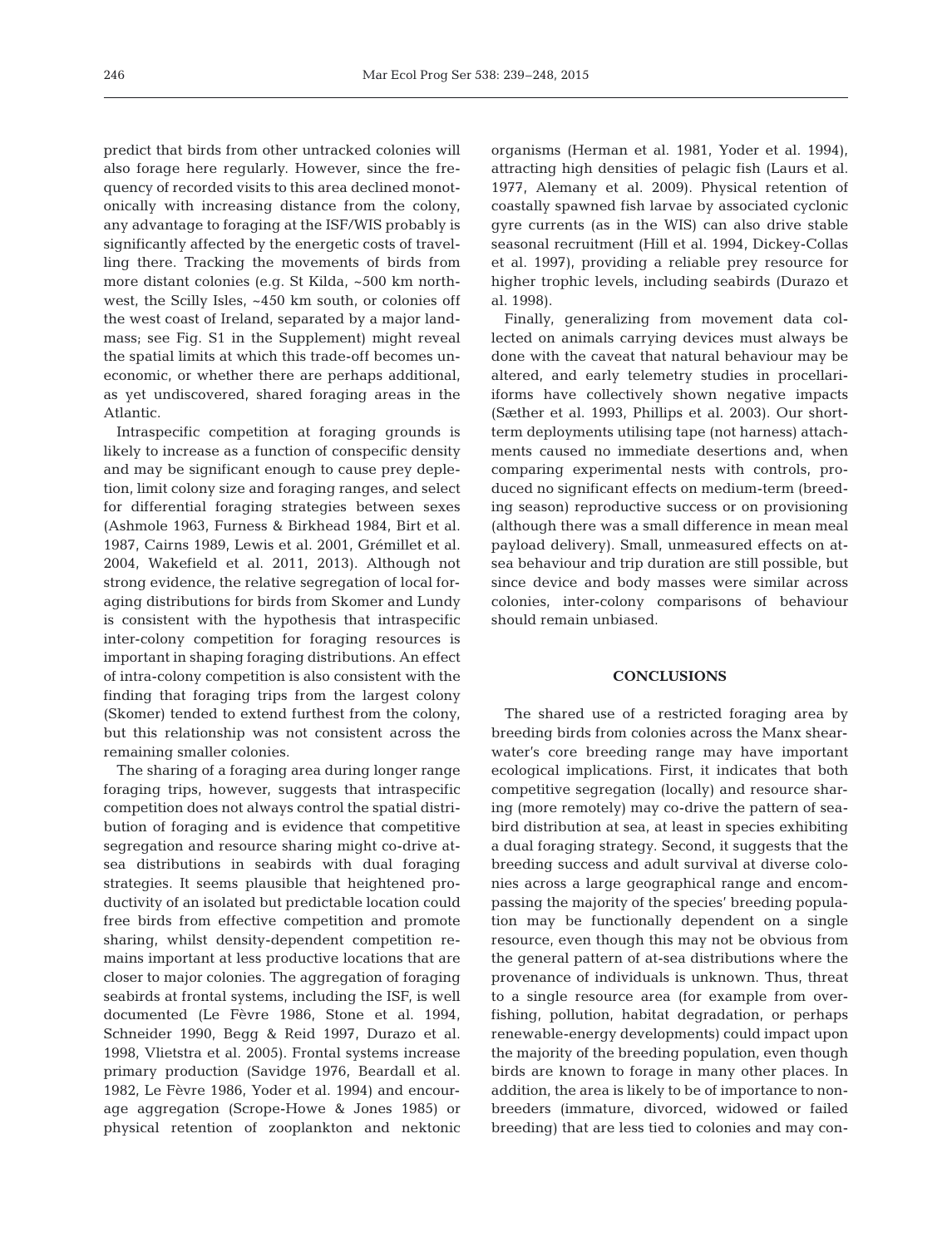stitute as much as half of the population. Finally, we hypothesise that such a shared resource might also act as a centre for information transfer (about where other colonies are located) that could in turn affect population structure and recruitment.

*Acknowledgements*. We thank the Skomer and Skokholm Islands Advisory Committee, Copeland Bird Observatory, Scottish Natural Heritage, the Landmark Trust, and the National Trust for Scotland for permission to conduct the staff and volunteers, especially J. and D. Millborrow, C. Taylor, D. Boyle, N. McKee, G. Henderson, N. Saunders, H. Brooker, T. Jones, T. Davis, A. Douse, L. Watt, A. Ramsey, C. Laurie, M. Carty, J. Craig, F. Knowles, and many others. R. Mavor and T. Dunn (JNCC) helpfully provided data on colony size estimates from Seabird 2000. This work was Environment Research Council, the Northern Ireland Environment Agency, Scottish Natural Heritage, the Royal Society for the Protection of Birds, the Birds of Lundy Fund, and Merton College, Oxford.

## LITERATURE CITED

- ▶ [Alemany D, Acha EM, Iribarne O \(2009\) The relationship](http://dx.doi.org/10.1111/j.1365-2699.2009.02148.x) between marine fronts and fish diversity in the Patagonian Shelf Large Marine Ecosystem. J Biogeogr 36: 2111−2124
- ▶ [Ashmole NP \(1963\) The regulation of numbers of tropical](http://dx.doi.org/10.1111/j.1474-919X.1963.tb06766.x) oceanic birds. Ibis 103b: 458−473
- ▶ [Beardall J, Foster P, Voltolina D, Savidge G \(1982\) Observa](http://dx.doi.org/10.1016/S0302-3524(82)80001-7)tions on the surface water characteristics in the western Irish Sea: July 1977. Estuar Coast Shelf Sci 14: 589−598
- ► [Begg GS, Reid JB \(1997\) Spatial variation in seabird density](http://dx.doi.org/10.1006/jmsc.1997.0259) at a shallow sea tidal mixing front in the Irish Sea. ICES J Mar Sci 54: 552−565
- ▶ [Birt VL, Birt TP, Goulet D, Cairns DK, Montevecchi WA](http://dx.doi.org/10.3354/meps040205) (1987) Ashmole's halo:direct evidence for prey depletion by a seabird. Mar Ecol Prog Ser 40: 205−208
- ► [Bograd SJ, Block BA, Costa DP, Godley BJ \(2010\) Biologging](http://dx.doi.org/10.3354/esr00269) technologies: new tools for conservation. Introduction. Endang Species Res 10: 1−7
	- Brooke M (1990) The Manx shearwater. T & AD Poyser, London
- ▶ Burger AE, Shaffer SA (2008) Perspectives in ornithology: application of tracking and data-logging technology in research and conservation of seabirds. Auk 125:253-264
- [Cairns DK \(1989\) The regulation of seabird colony size: a](http://dx.doi.org/10.1086/284970) ➤ hinterland model. Am Nat 134: 141−146
- [Ceia FR, Paiva VH, Ceia RS, Hervías S, Garthe S, Marques](http://dx.doi.org/10.1007/s00442-014-3109-1) ➤ JC, Ramos JA (2015) Spatial foraging segregation by close neighbours in a wide-ranging seabird. Oecologia 177: 431−440
- ► [Chaurand T, Weimerskirch H \(1994\) The regular alternation](http://dx.doi.org/10.2307/5546) of short and long foraging trips in the blue petrel Halobaena caerulea: a previously undescribed strategy of food provisioning in a pelagic seabird. J Anim Ecol 63: 275−282
- ► [Dean B, Freeman R, Kirk H, Leonard K, Phillips RA, Perrins](http://dx.doi.org/10.1098/rsif.2012.0570) CM, Guilford T (2012) Behavioural mapping of a pelagic seabird: combining multiple sensors and a hidden Mar-

kov model reveals the distribution of at-sea behaviour. J R Soc Interface 10:20120570, doi:10.1098/rsif.2012.0570

- [Dickey-Collas M, Brown J, Fernand L, Hill AE, Horsburgh](http://dx.doi.org/10.1111/j.1095-8649.1997.tb06100.x) ➤ KJ, Garvine RW (1997) Does the western Irish Sea gyre influence the distribution of pelagic juvenile fish? J Fish Biol 51:206-229
- ► [Durazo R, Harrison NM, Hill AE \(1998\) Seabird observations](http://dx.doi.org/10.1006/ecss.1998.0339) at a tidal mixing front in the Irish Sea. Estuar Coast Shelf Sci 47: 153−164
- ► [Einoder LD \(2009\) A review of the use of seabirds as indica](http://dx.doi.org/10.1016/j.fishres.2008.09.024)tors in fisheries and ecosystem management. Fish Res 95: 6−13
- project on each of the Islands. We also thank the island  $\triangleright$  [Fauchald P \(2009\) Spatial interaction between seabirds and](http://dx.doi.org/10.3354/meps07818) prey: review and synthesis. Mar Ecol Prog Ser 391: 139−151
	- ▶ [Finney SK, Wanless S, Harris MP \(1999\) The effect of](http://dx.doi.org/10.2307/3677239) weather conditions on the feeding behaviour of a diving bird, the common guillemot *Uria aalge*. J Avian Biol 30: 23−30
- funded by Microsoft Research, Cambridge, the UK Natural  $\quadblacktriangleright$  [Freeman R, Dean B, Kirk H, Leonard K, Phillips RA, Perrins](http://dx.doi.org/10.1098/rsif.2013.0279) CM, Guilford T (2013) Predictive ethoinformatics reveals the complex migratory behaviour of a pelagic seabird. J R Soc Interface 10: 20130279
	- ▶ [Furness RW, Birkhead TR \(1984\) Seabird colony distribu](http://dx.doi.org/10.1038/311655a0)tions suggest competition for food supplies during the breeding season. Nature 311:655-656
	- ► [Garthe S, Markones N, Hüppop O, Adler S \(2009\) Effects of](http://dx.doi.org/10.3354/meps08170) hydrographic and meteorological factors on seasonal seabird abundance in the southern North Sea. Mar Ecol Prog Ser 391:243-255
	- ► [González-Solís J, Shaffer SA \(2009\) Introduction and syn](http://dx.doi.org/10.3354/meps08282)thesis: spatial ecology of seabirds at sea. Mar Ecol Prog Ser 391: 117−120
	- ► [Granadeiro JP, Phillips RA, Brickle P, Catry P \(2011\) Alba](http://dx.doi.org/10.1371/journal.pone.0017467)trosses following fishing vessels: How badly hooked are they on an easy meal? PLoS ONE 6:e17467
	- ► [Gray CM, Hamer KC \(2001\) Food provisioning behaviour of](http://dx.doi.org/10.1006/anbe.2001.1717) male and female Manx Shearwaters, *Puffinus puffinus*. Anim Behav 62: 117−121
	- ► [Grémillet D, Boulinier T \(2009\) Spatial ecology and conser](http://dx.doi.org/10.3354/meps08212)vation of seabirds facing global climate change: a review. Mar Ecol Prog Ser 391: 121−137
	- [Grémillet D, Dell'Omo G, Ryan PG, Peters G, Ropert-](http://dx.doi.org/10.3354/meps268265)➤ Coudert Y, Weeks SJ (2004) Offshore diplomacy, or how seabirds mitigate intra-specific competition: a case study based on GPS tracking of Cape gannets from neighbouring colonies. Mar Ecol Prog Ser 268: 265−279
	- ► [Guilford TC, Meade J, Freeman R, Biro D and others \(2008\)](http://dx.doi.org/10.1111/j.1474-919X.2008.00805.x) GPS tracking of the foraging movements of Manx Shearwaters *Puffinus puffinus* breeding on Skomer Island, Wales. Ibis 150:462-473
	- ► [Guilford T, Wynn R, McMinn M, Rodriguez A and others](http://dx.doi.org/10.1371/journal.pone.0033753) (2012) Geolocators reveal migration and pre-breeding behaviour of the critically endangered Balearic shearwater *Puffinus mauretanicus*. PLoS ONE 7: e33753
	- ► [Halpern BS, Walbridge S, Selkoe KA, Kappel CV and others](http://dx.doi.org/10.1126/science.1149345) (2008) A global map of human impact on marine ecosystems. Science 319: 948−952
	- ► [Hamer KC, Humphreys EM, Magalhães MC, Garthe S and](http://dx.doi.org/10.1111/j.1365-2656.2009.01549.x) others (2009) Fine-scale foraging behaviour of a me dium-ranging marine predator. J Anim Ecol 78: 880−889
	- ▶ [Herman AW, Sameoto DD, Longhurst AR \(1981\) Vertical](http://dx.doi.org/10.1139/f81-147) and horizontal distribution patterns of copepods near the shelf break south of Nova Scotia. Can J Fish Aquat Sci 38: 1065−1076